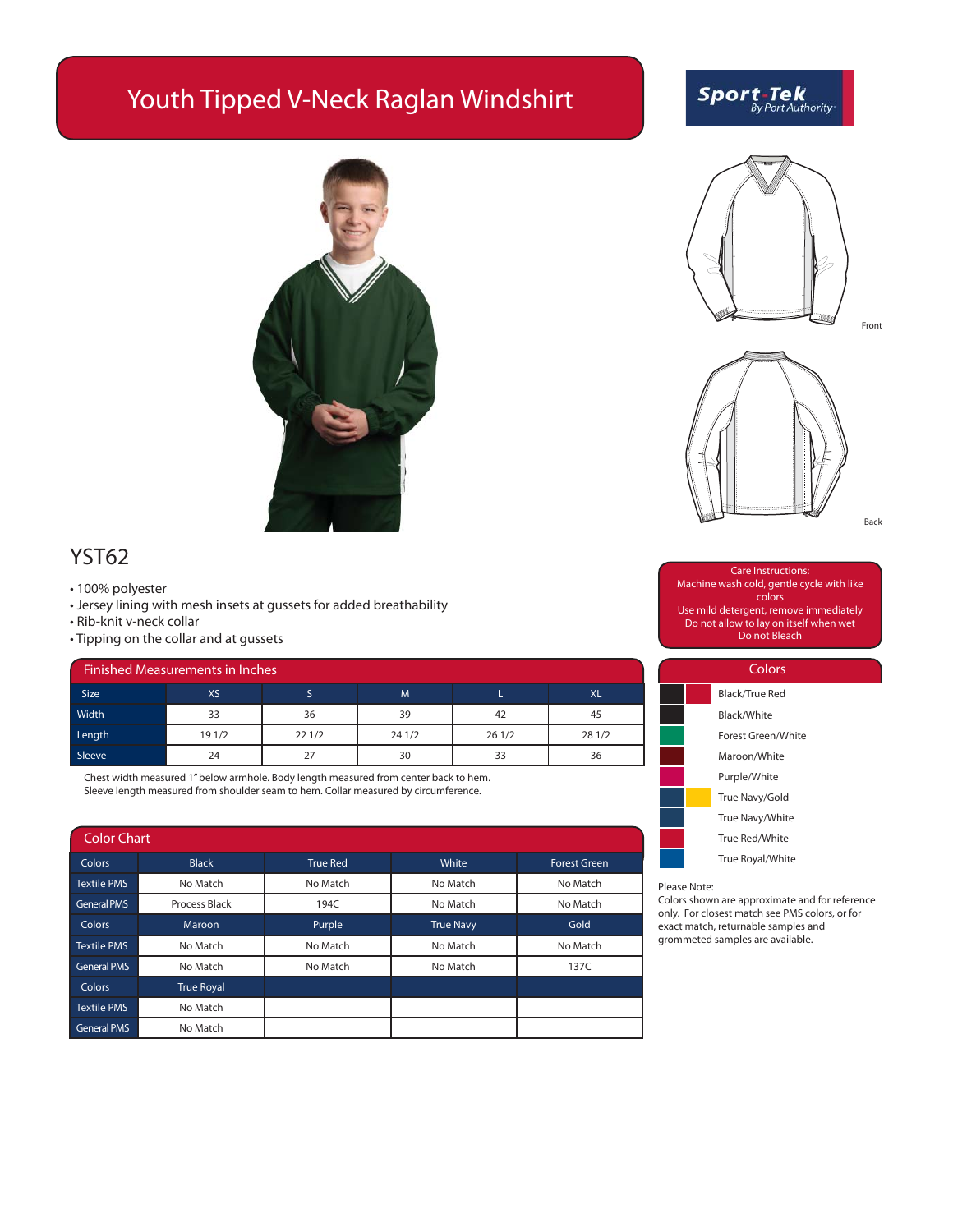#### Dri-mesh Screen Printing Recommendation

### **Factors during printing:**

**Heat Absorption:** Polyester will naturally attract more heat than a natural fiber such as cotton. When high heat is applied to polyester; like other types of polymers (such as plastics) it will reach a melting point.

**Garment Color:** The garment color is a factor to consider when printing. Darker colors such as Black, Dk. Green, Maroon, Navy, Red & Steel will experience higher shrinkage. It is especially important to test these colors before printing the entire run. Black will always have the highest shrinkage rate.

**Outside Temperature:** If you are printing in a warmer climate, we recommend you take into account the outside temperature. This will increase the temperature during printing as well as when the garment passes through the dryer.

### **Printing Steps:**

**Test Sample:** It's recommended to run a test garment (in a dark color) before printing the entire run of garments. This will allow you to gauge the temperature of the imprint as it passes through the dryer. Note: Black will always attract & retain the highest amount of heat during drying.

**Ink Type:** Dri-mesh fabric is stretchy due to the construction, so it is recommended to use a plastisol additive or an ink specifically used for full synthetic fabrics. The printed surface will be less likely to crack and the imprint will stretch with the fabric.

**Ink Application:** We recommend a 2-stroke application of ink per color process. Flash in between colors for no more than 10 – 15 seconds. Keep in mind; the heavier the ink coverage applied the greater chance of puckering around the printed area. Excessive ink coverage will attract more heat during the drying process.

**Printing Surface:** If your print surface is metal/aluminum and you have been printing all day; the surface will get hot. Factors like outside temperature and ventilation through the print facility may also make the print surface hotter. If this is a factor you contend with, we recommend running a fan on the opposite side of the flash board.

**Dryer Temperature:** We recommend the dryer temperature to be set between 290 – 300 degrees Fahrenheit depending on the outside temperature in your area. Remember the polyester will attract more heat as it passes through the dryer.

**Print Cure Temperature:** If the dryer temperature is set between 290 – 300 degrees Fahrenheit, the imprinted surface will cure between 305 – 320 degrees. Keep in mind, the darker the garment color & imprint, the more heat the garment will attract. Adjust your dryer accordingly.

**Drying Time:** We recommend the fabric be exposed to the dryer for no more than 75 seconds.

**Heat Gun:** To gauge the heat of the garment and imprint area as it passes through the dryer; a heat gun will assist greatly in gauging the temperature. Extech Instrumental sells a gun starting at \$100.